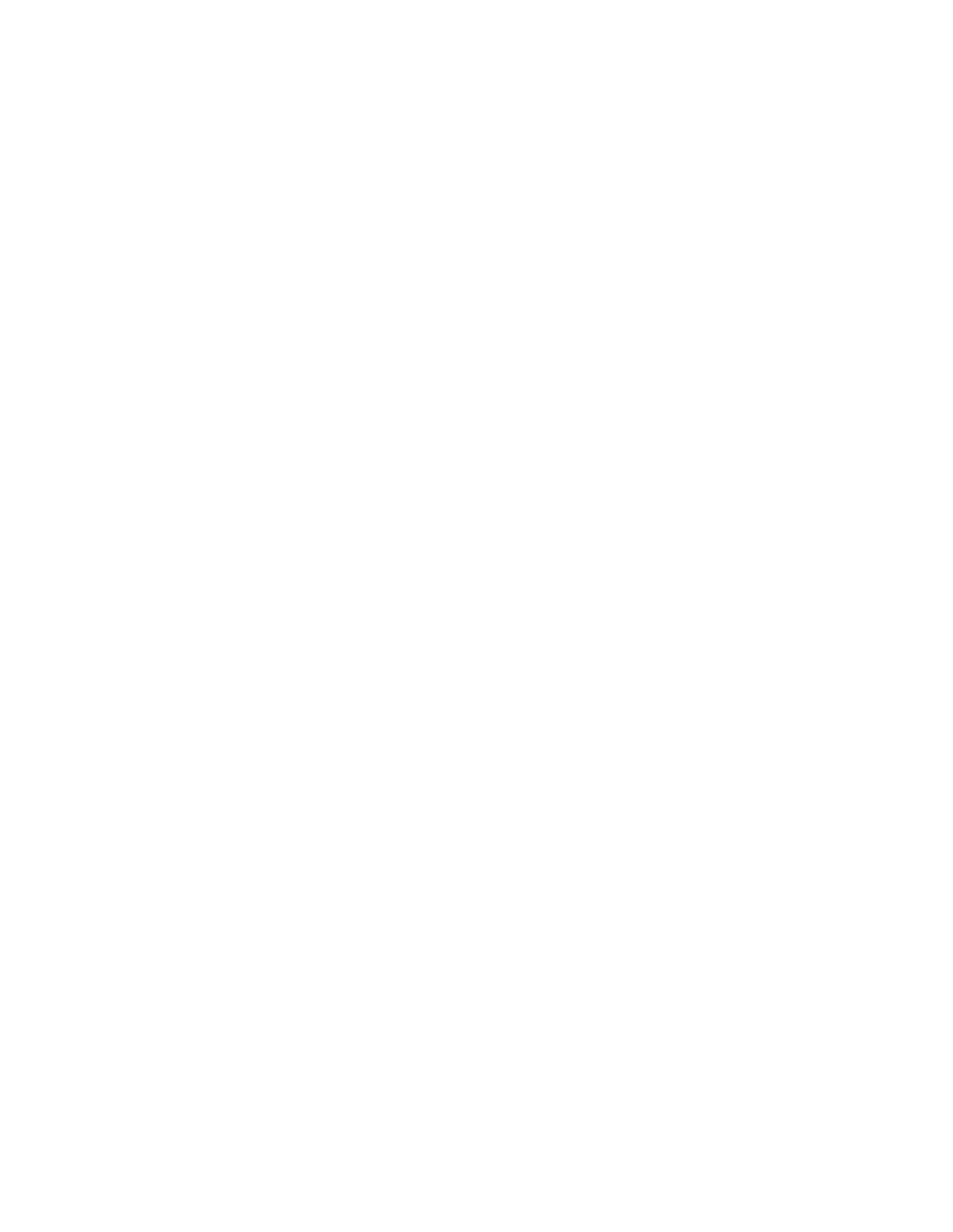#### Trust Administration—What You Need to Know

Trust Administration is the process people often find themselves in unexpectedly, after the death of a spouse or parent who created the trust prior to passing on. It comes during a very emotional time, and often brings with it difficult and complex financial and family issues. The task of reviewing the Trust and finding and valuing the assets of a recently deceased family member can be daunting, as can be the complexities of estate tax law. What is important to remember for anyone administering a Trust is that there is a definite process to follow, and resources to assist you as you assume this new role.

## A Tale of Two Estates

Mrs. Smith lost her spouse several years before falling ill herself and passing away. She left an estate valued at approximately \$400,000. Her daughter, whom she named successor trustee, arrives at Mrs. Smith's attorney's office with a neat stack of papers outlining her Living Trust and detailing the assets of her estate. All of her assets are owned by the Trust or become payable to the Trust upon her death. Administration of the Smith Trust could take as little as 6-8 weeks, at a cost between \$2,000-\$4,000.

Contrast this with the estate of Mr. Jones. In a similar situation, he lost his spouse a few years prior, and also had an estate of about \$400,000 at the time of his death. His son was named Successor Trustee, but when his son arrived at the attorney's office following his father's death, the story takes a different turn. Instead of a neat stack detailing assets and asset ownership, his son had only a mess of crumpled, unlabeled papers. The attorney waded through the pile to determine the assets of the estate and of the Trust. He discovers that three bank accounts were not put into the trust. The result? Trouble. Trust Administration

cannot be complete until all three bank accounts have passed through probate. With the attendant legal fees and procedures, administration of the Trust could take as many as nine months or more, plus additional probate fees with a total cost thousands of dollars more then Mrs. Smith's Trust Administration.

## Take Action

Upon the death of a loved one, great emotional sadness sets in as family and friends support each other during the bereavement period. After finding a firm emotional foundation, it is time to address the task of administering the Trust set up by the deceased.

- After funeral arrangements are made, the first step is to call an *experienced* estate planning attorney. This person holds the keys to a successful, painless Trust Administration.
- Find the Trust documents. This may entail a frustrating search from basement to attic. If the attorney is a member of the American Academy of Estate Planning Attorneys your deceased loved one will have an organized binder with all applicable documents and personal papers.
- Schedule a meeting with your estate planning attorney to take place within the first 2- 3 weeks after death. At this meeting, the attorney will outline the legal and tax requirements affecting the estate and lay out the terms of the Trust, which the Trustee is to follow.
- Prior to the meeting, collect all financial information available about the assets of the deceased: deeds, bank statements, brokerage statements, tax returns for the 3 years prior to death, titles and any other records of ownership. DO NOT CHANGE THE TITLE OF ANY ASSETS! This can create unnecessary problems for you.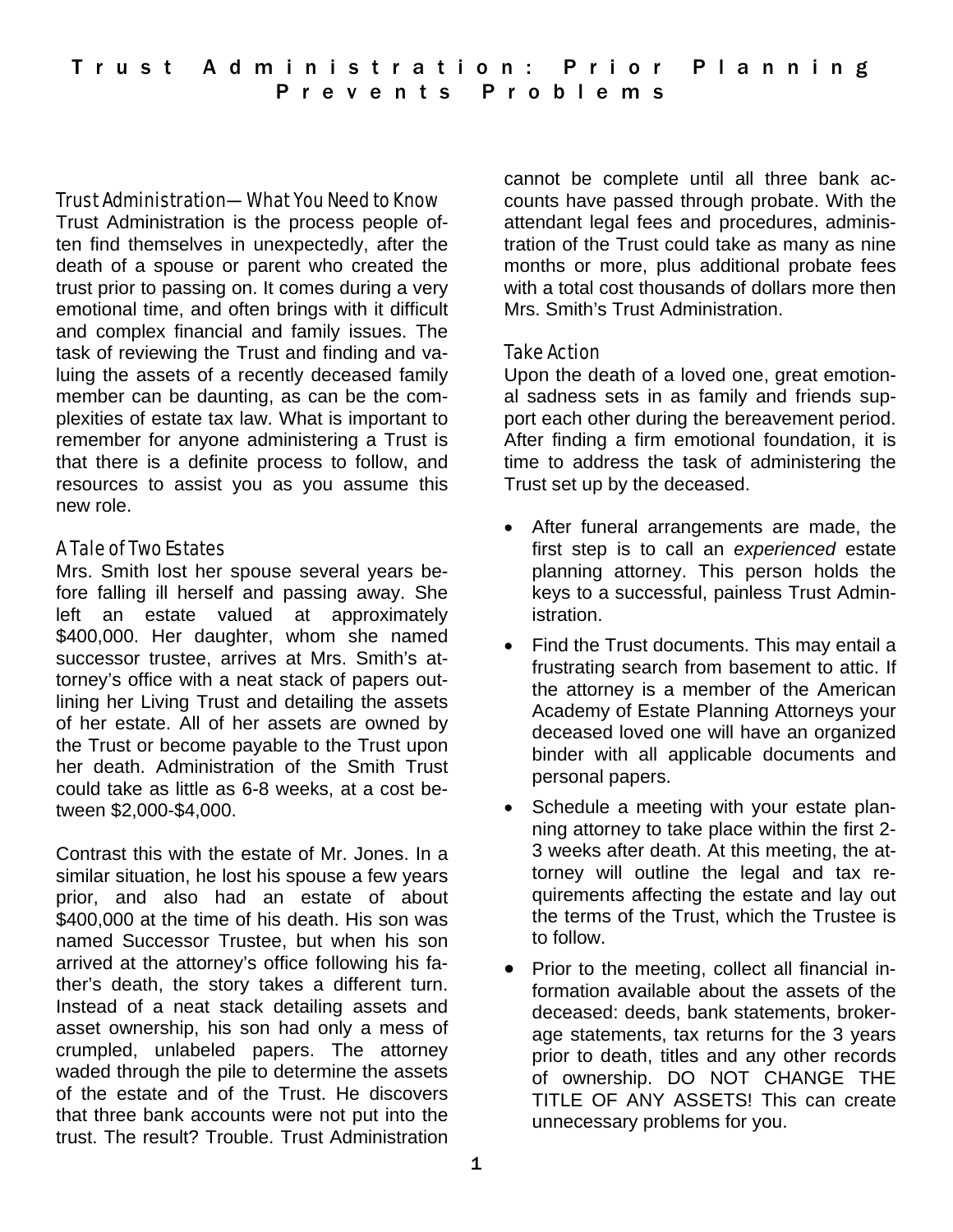## Stages of Trust Administration

#### **Inventory Assets**

Trust Administration has a clearly defined path for the administrator. The first task is to inventory the assets of the estate. This involves determining the title, or ownership of all assets in the estate. The attorney will then obtain a dateof-death valuation of these assets. Proper determination of asset ownership is important to help ensure that all assets that are supposed to be in the Trust are owned by or payable to the Trust, while proper valuation of the assets can have important income and estate tax implications. The attorney in charge of the Trust Administration should recommend experts in property and asset valuation; there are firms that specialize in this field.

## **Determine Estate Tax**

For a married couple, after the first death, there is generally no estate tax payable, due to the unlimited marital deduction. However, at the death of the surviving spouse or that of a single individual, estate tax becomes a very important issue. There is no estate tax for anyone dying in 2010. But for those dying in 2011 or any year after that, the federal government has set up an exclusion for estates of only \$1 million. Any assets over this amount is subject to federal estate taxes, which can range from 41- 55% of the value of the estate above the exclusion. Your attorney will work with you to determine which assets are in the Trust, which assets are outside the Trust, which assets may need to go through probate and which assets are subject to estate tax. The estate tax is payable within nine months of the date of death, and accompanies the estate tax return, using IRS Form 706.

## **Division of Trust Assets**

Married couples who have done proper tax planning through a Living Trust have what is known as an A-B or A-B-C Trust. This ensures

that when the first spouse dies, the deceased spouse's assets remain available for use by the surviving spouse, but in Trust. By keeping the assets in Trust, the assets remain out of the surviving spouse's estate, sheltered from future estate taxes. While the couple is alive, their assets are held in a "Joint Trust," owned equally by both parties (except for IRA and Retirement funds, which must be in the owner's name). After the first death, the Trust is split into two or three parts, the Survivor's Trust, the Family Trust, and potentially the Marital Trust.

The Survivor's Trust is generally designed to hold the Surviving Spouse's assets. The deceased spouse's assets are generally split between the Family and Marital Trust. The Family Trust, a separate entity, is not counted as part of the surviving spouse's estate upon death. This trust can pay income to the survivor, and the survivor can also have access to the principal under certain circumstances. It is crucial that the A, B and C Trusts be properly funded. At the time of death, many assets that have not been transferred into the Trust are considered part of the estate, subject to the probate process.

## **File the 706 Tax Form**

It is required that the federal estate tax IRS Form 706 be filed within nine months of death. This is in addition to income tax returns 1040 for the deceased for the year of his or her death, and a 1041 tax return for the Trust in every year of its existence after the death of the original trustor. Once your attorney has calculated any estate taxes owed, it is essential to file the 706 tax form and pay the taxes within the allotted nine months to avoid any penalties and interest.

## **Distributions to Beneficiaries**

The job of the Trustee is not to make his or her own decisions regarding the disposition of assets, but to carry out the terms of the Trust.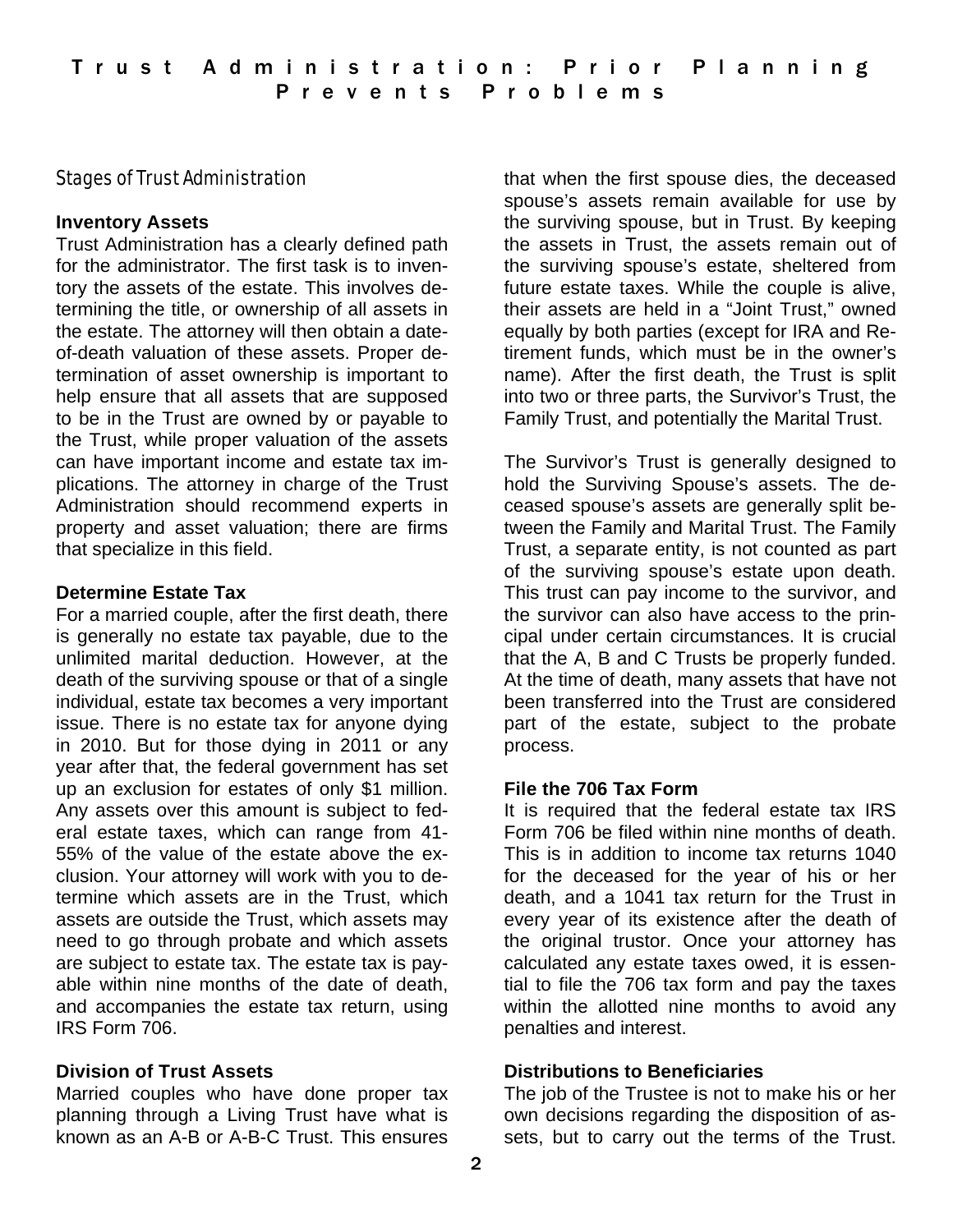Once the bills and taxes are paid, and all assets are received, the Trustee's next step is to follow the terms of the Trust and pay out any assets due to the beneficiaries.

#### Common Funding Pitfall

One of the most common pitfalls facing trustees is improperly or inadequately funded Trusts. Often, the deceased has failed to place all the intended assets into the deceased's trust prior to death. The result is that these assets remain part of the decedent's estate, subject to the probate process.

The most common way that this situation can be dealt with during Trust Administration is through use of a Will with a "pour-over" provision. This provision directs that any asset not placed into the Trust during the deceased's lifetime will be put into the trust at death and distributed according to the terms and conditions of the Trust. However, the assets will likely have to go through probate before they are placed in the Trust.

## Trustee Responsibility & Liability

The duties of the Trustee are as follows:

- Collect the assets of the estate.
- Pay any remaining bills left by the decedent, incurred by reason of the decedent's death, or during the Trust Administration.
- Pay any death tax owed.
- Make the distributions dictated by the Trust.

This may sound simple, but there is a myriad of laws and procedures that must be followed to shield the Trustee from liability.

Trustees have the responsibility to carry out the Trust *exactly as it was written*. However, in carrying out the terms of the trust, trustees can open themselves up to legal penalties and even litigation. In many states, the manage-

ment of Trust assets must be carried out in accordance with the Prudent Investor Rule, a series of guidelines governing the way that assets must be invested. For those who say that a conservative strategy is the best way to go when investing the assets of a decedent, watch out! The Prudent Investor Rule states that Trustees and other money managers have a duty to maximize returns while considering risk and keeping investments diversified in accordance with the modern portfolio theory of investing.

Carefully document all transactions related to the estate and the Trust. This can eliminate future difficulty if questions arise as to the management of the estate and Trust. Your estate planning attorney can advise you more carefully on these requirements.

#### Income Tax Consequences

All assets owned by the deceased must be valued as of the *date of death*. No matter what the value at the time of purchase, most assets (some assets like IRAs, annuities and retirement plans are excluded) receive a "step-up" in basis for tax purposes. For example, a stock is purchased at a price of \$10, but has reached \$100 at the time of death. If this stock is sold before death, there will be a capital gains tax on the \$90 profit. At death, the stock is revalued so that the beneficiary can sell the stock at \$100 without incurring any capital gains tax. While it often appears that this higher value may be detrimental from an estate tax perspective, the income tax consequences may make the higher estate tax valuation a better deal for the beneficiary.

## Additional Pitfalls

The major pitfall facing Trustees is improper funding of trusts prior to death, as discussed above.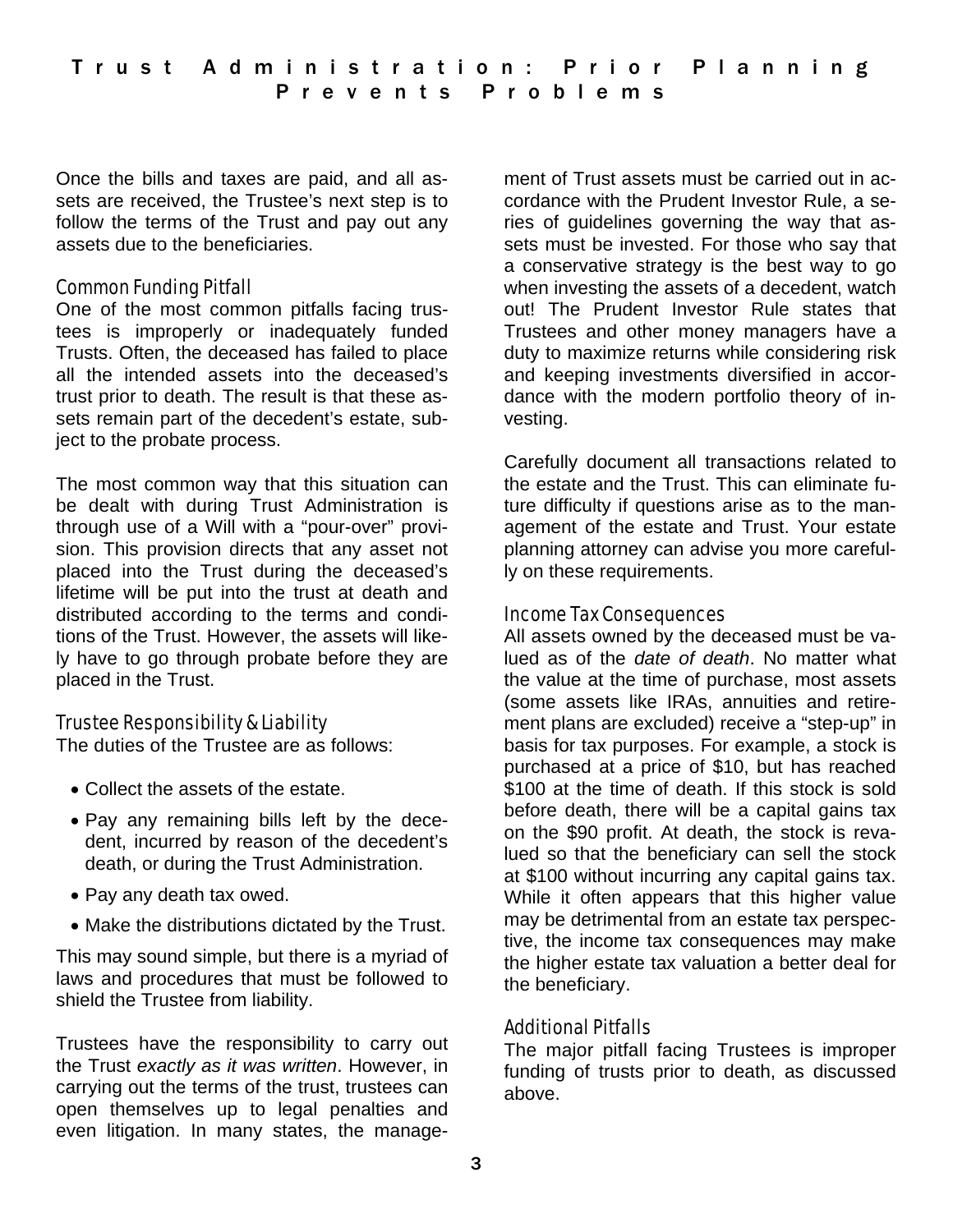Another common mistake is one of inaction. Slow or no action by the Trustee gives others the chance to get to the estate first and take possessions from the deceased's home, or take actions that may prove detrimental to properly carrying out the terms of the Trust.

The Trustee has a duty to act swiftly to protect the assets of the Trust.

Lastly, many Trustees try to do everything independently. Seeing the terms of the Trust spelled out in the documents is not a substitute for the advice of competent estate planning counsel. The laws governing estate and Trust management are complicated and can subject Trustees to penalties if not followed precisely. Ask yourself this question: Do I fully understand the legal requirements and tax consequences of Trust Administration?

#### Role of the Attorney

Trustees should seek the advice of the deceased's estate planning attorney to assist in navigating the pitfalls and complex legal and tax issues of Trust Administration. If the deceased did not specify an attorney, organizations like the American Academy of Estate Planning Attorneys (AAEPA) can help you find an estate planning attorney in your area who is experienced in dealing with your particular situation.

The estate planning attorney acts as the leader of the estate planning team, working with the deceased's CPA, financial planner, and other trusted advisors to value the assets of the deceased. The financial planner can help determine ownership of any investments and assist with the transfer of these assets into or out of the Trust, as well as help identify and make claims for death benefits from life insurance, annuities, IRAs or retirement plans which have become payable.

So what should this cost? The American Academy of Estate Planning Attorneys recently conducted a nationwide survey of estate planning attorneys pertaining to the average cost of Trust Administration. Typical fees charged by attorneys administering Trusts ranged from 1.5 to 1% of the total value of the deceased's trust assets. The costs can be more or less, based on the size of the estate, and the time necessary to carry out the steps outlined above. This compares very favorably with the cost of a probate, which the same American Academy of Estate Planning Attorneys' survey determined to be slightly more than 2% of the total value of the estate.

## Don't Delay

The passing of a loved one is an incredibly trying time. However, it is necessary to take the time to properly administer the Trust they have left behind. Follow the simple steps in the Trust Administration checklist, and work with an experienced estate planning attorney to best carry out the terms of the Trust, and to protect the beneficiaries and yourself from any legal liabilities that may arise.

# **Definitions**

**Trustee:** The person who manages assets owned by a Trust under the terms of the Trust.

**Successor Trustee:** Any person appointed to handle a Trust after the death or disability of the Trustor.

**Trustor:** The creator of a Trust.

**Decedent:** The deceased person.

**Funding a Trust:** Transferring ownership of property to a Trust.

## Checklist

There are three groups of items essential to sailing across the troubled seas of Trust Ad-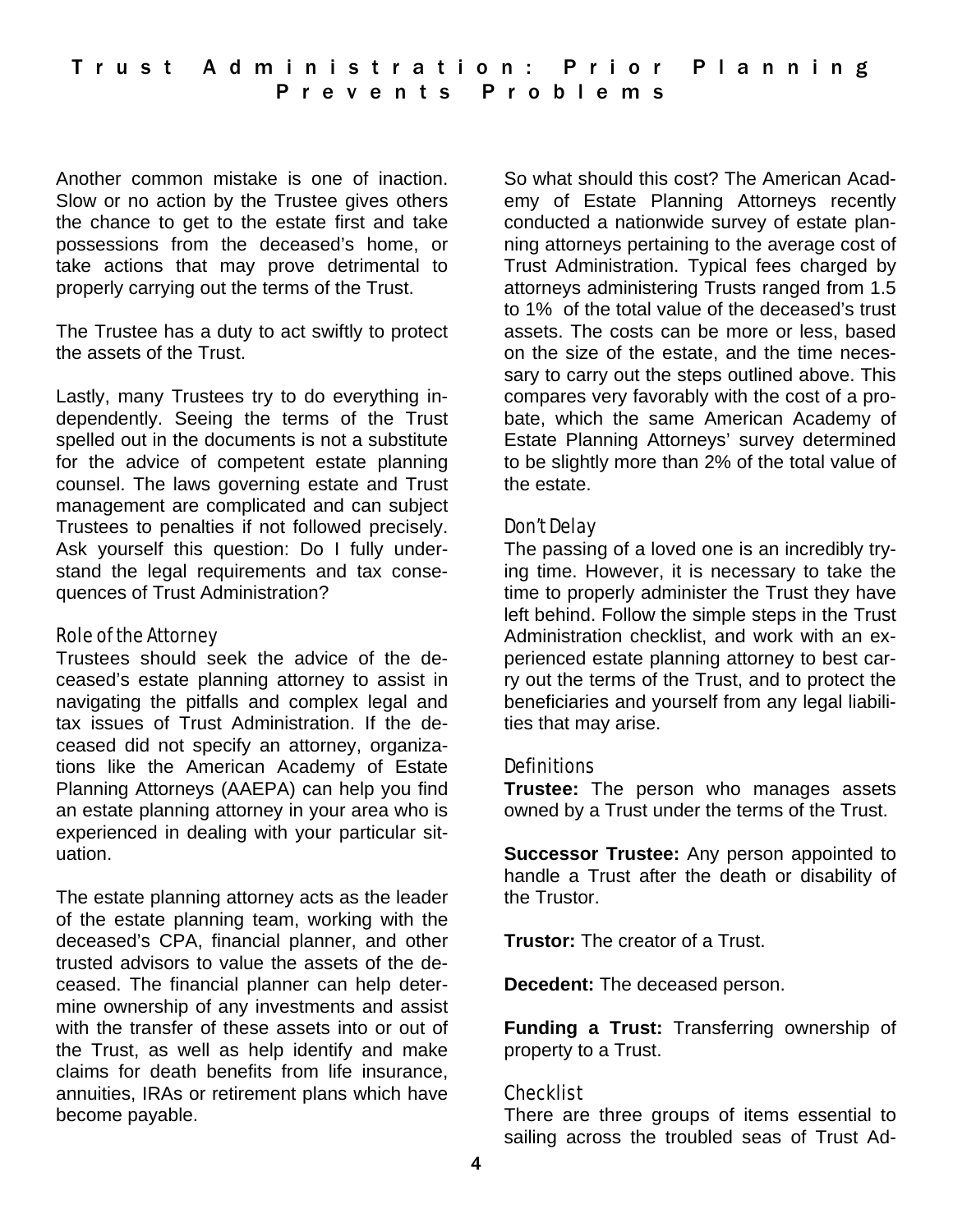ministration. The following list of documents to gather, people to contact, and actions to perform should help you navigate a successful course through the Trust Administration process.

## **Documents**

- Original Will
- Records of ownership (titles, deeds)
- Trust documents
- Bank statements
- Brokerage statements
- Stock or bond certificates
- Safe deposit box title and inventory Tax returns
- Inventory of personal assets
- Itemization of liabilities
- Vehicle registrations

#### **People**

- Estate Planning Attorney
- $\bullet$  CPA
- Other Financial Planners / Brokers
- Life Insurance Agent

#### **Actions**

- Pay all bills
- Inventory assets
- Check need for probate
- Investigate postmortem estate planning strategies
- **•** Fund trust
	- o Retitle assets
- File tax returns
	- o 706 federal
	- o State
	- o Last income tax return for decedent
- 1041 tax return for trusts
- Pay out distributions

## Frequently Asked Questions

#### **Q:** *Why does the Trust Administration process take so long?*

**A:** Although the Trust Administration process seems relatively straightforward, there are several reasons it can be drawn out over several months or even years. The first step, the inventory of assets, must be completed before the Trust Administration can begin, and this can be difficult to complete depending upon the prior organization and the size and complexity of the decedent's assets. Next, the 706 estate tax return must be filed within 9 months, or 15 months if an extension is filed. Often, it is prudent to wait until the last minute to file this form. If the spouse of the decedent is in failing health and may pass away before the deadline, then both 706 forms can be used to maximize tax advantages to the estate. The final step, asset distribution, cannot take place until the 706 has been filed, and even then should not take place until the "Closing Letter" is received from the IRS certifying acceptance of the 706 return. This closing letter will take a minimum of 6 to 8 months, and as long as 3 years, to arrive after the 706 is filed.

#### **Q:** *I thought that a Living Trust avoids probate and attorney fees. Why do I have to pay more fees?*

**A:** While having a Living Trust can significantly reduce costs compared to probate, there is still a considerable amount of work to be done in properly administering even a simple Living Trust. The services of an attorney are required, and that person or firm should be compensated fairly for their services. It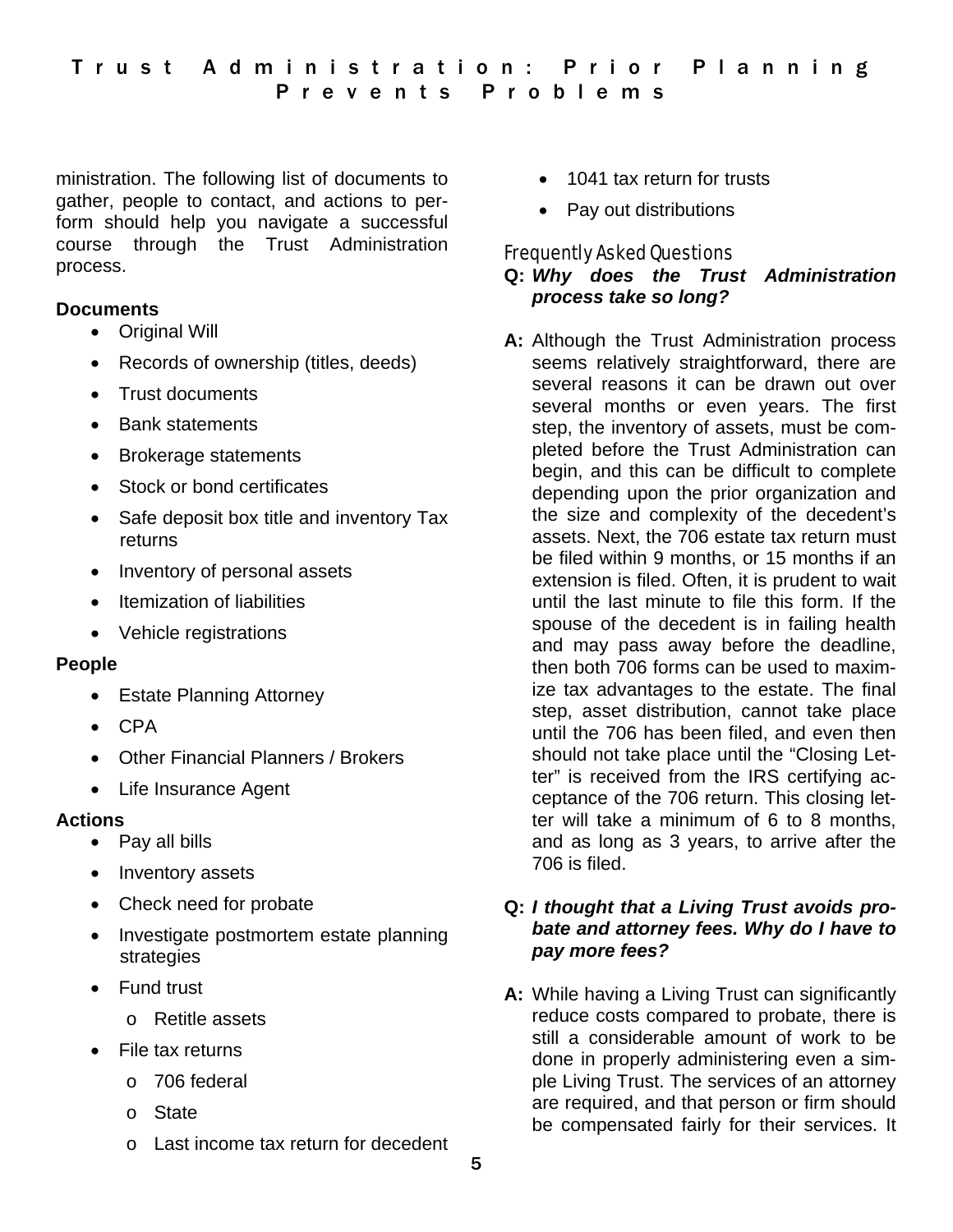is important to remember that the fees allowed for Trust Administration are usually much lower than those for probate, and there is generally less work involved, as there is less involvement of the courts and state bureaucracy.

#### **Q:** *Can I pick and choose what assets go into the "B" Trust?*

**A:** The answer depends upon the language of the Trust document. Certain trusts include "pick and choose" language that allows Trustees to selectively place assets into the "B" trust.

#### **Q:** *How do I transfer the car(s) into my name?*

**A:** If you are a relative of the deceased, this is simple. To transfer the title of vehicles owned by the deceased, simply take the death certificate to the DMV, and perform the transfer, paying whatever fees they require. If not a relative, bringing along the will and or any Trust documents indicating your status should be sufficient.

# **Q:** *What do I do about Social Security?*

**A:** Social Security will continue to send out benefit checks until they are notified of an individual's death. The executor/spouse/trustee should contact the local Social Security Administration office and notify them of the death, or if a benefit check is received, send it back with a letter notifying them. This is important. If checks continue to be deposited, the recipient can incur liability later when Social Security learns of the recipient's death

#### About Our Law Firm

The Morton Law Firm is devoted exclusively to estate planning. We are members of the American Academy of Estate Planning Attorneys. We offer guidance and advice to our clients in every area of estate planning. This list offers a sampling of these services.

*Wills. Prepare a Will or other document to outline your wishes.* 

*Revocable Living Trust. Prepare comprehensive, customized plans according to your needs.* 

*Special Needs and Divorce Protection. Protect loved ones and get informed advice on these important estate planning issues.* 

*Asset Protection. Receive guidance on protecting your legacy.* 

*Retirement Planning. Ensure that your taxdeferred accounts are properly structured to give your family the greatest tax advantages possible.* 

*Long-Term Health Care. Make sure you have properly outlined necessary health care instructions.* 

*Creditor Protection. Find out how you can protect your estate and your heirs.* 

*Structured Buy-Out Plans. The plan you create for your children to sell or distribute land and assets.* 

*Trust Administration. Distributing your estate after the first and second spouses pass away according to the way your Trust dictates.*

*Advanced Planning. Get assistance with matters such as Family Limited Partnerships, Irrevocable Life Insurance Trusts, Charitable Remainder Trusts and Business Succession Planning.* 

*Probate Assistance. Get the assistance you need when someone with or without a Will passes away.*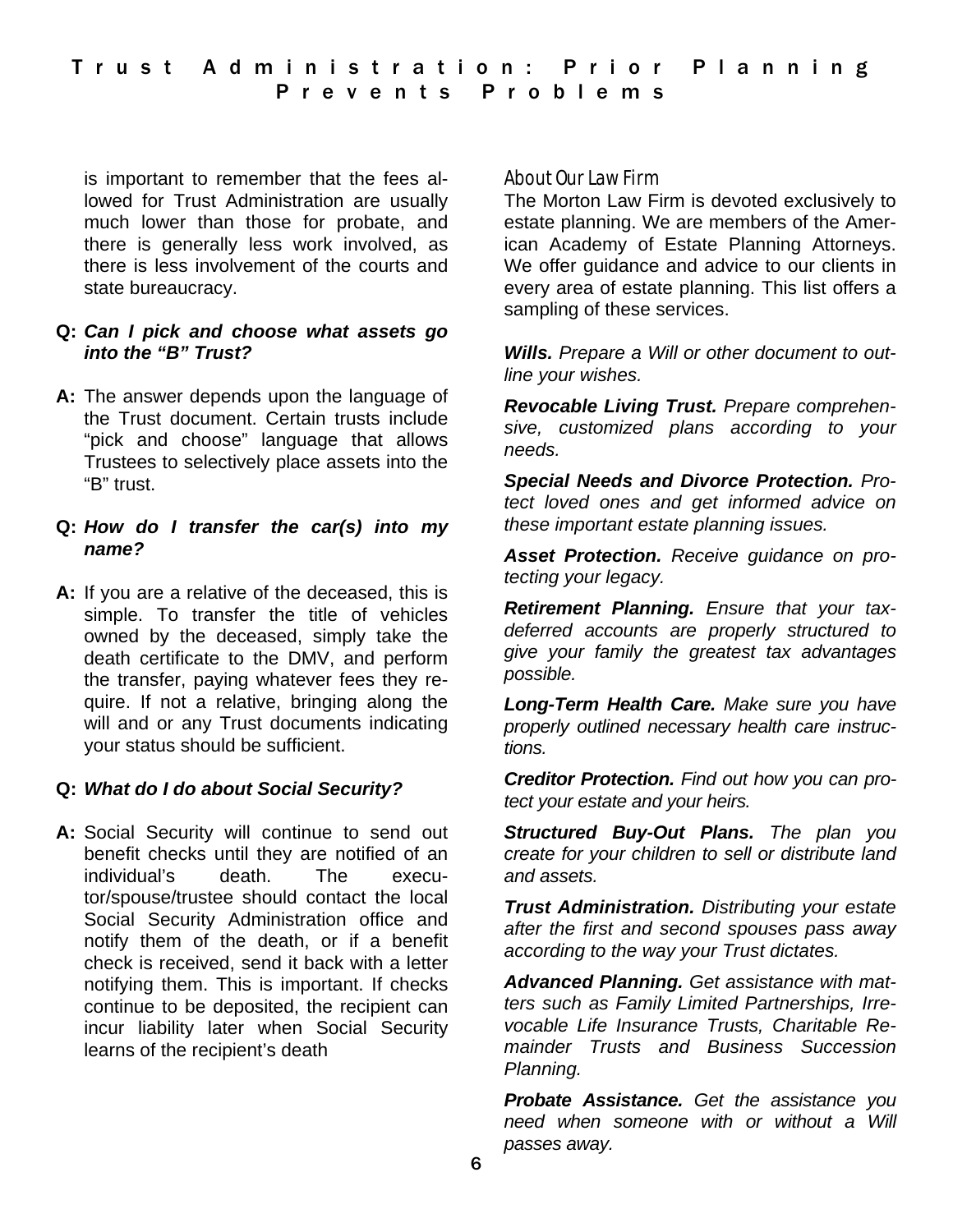*Updating Documents. Ensure that your affairs are in order with regular estate reviews. Amend or restate your existing estate plan to ensure its effectiveness.* 

#### *Tax Planning. Preserve your wealth and reduce taxes with proper planning.*

Our office is located at **132 Fairmont Street, Suite A, Clinton, MS 39056.** We offer comprehensive and personalized estate planning consultations. Please call us at **(601) 925-9797** or visit us online at **www.mortonelderlaw.com.** 

#### About the American Academy of Estate Planning Attorneys

This report reflects the opinion of the American Academy of Estate Planning Attorneys. It is based on our understanding of national trends and procedures, and is intended only as a simple overview of the basic estate planning issues. We recommend you do not base your own estate planning on the contents of this Academy Report alone. Review your estate planning goals with a qualified estate planning attorney.

The American Academy of Estate Planning Attorneys is a member organization serving the needs of attorneys committed to providing their clients with the best in estate planning. Through the Academy's comprehensive training and educational programs, it fosters excellence in estate planning among its members and helps them deliver the highest possible service to their clients.

## Other Reports Available from Our Firm

- *Are Your Bank Accounts Safe? FDIC Insurance Can Cover You – With the Right Planning*
- *A Special Child Needs Special Planning*
- *Asset Protection: Reducing Risk, Promoting Peace of Mind*
- *Beware of Living Trust Scare Tactics*
- *Charity Begins at Home: The Charitable Remainder Trust*
- *Creating a Lasting Legacy The Best Things in Life Aren't Things*
- *Estate Planning with Individual Retirement Accounts (IRAs)*
- *Family Farm: The Next Generation*
- *Family Wealth Trust: Calculating the Benefits*
- *Fifteen Common Reasons to Do Estate Planning*
- *Finding the Right Estate Planning Firm*
- *Funeral Planning: Options for You and Your Family*
- *Getting the Most Out of Your Life Insurance: The Irrevocable Life Insurance Trust*
- *Living Trusts: Calculating the Benefits*
- *Medicare Part D: The Government's New Prescription Drug Program*
- *Peace Of Mind: Planning For All Of Life's Contingencies*
- *Planning It Right The Second Time Around*
- *Probate: A Process, Not a Problem*
- *Protecting Your Assets with the Family Limited Partnership*
- *Protecting Your Assets with the Limited Liability Company*
- *Set the Stage for Medicaid Eligibility*
- *Special Valuation Benefits for Farms and Other Business Real Property*
- *To My Dog Lucky I Leave \$10,000*
- *The Impact of Divorce on Your Estate Plan*
- *The Nightmare of Living Probate*
- *The Trouble with Joint Tenancy*
- *What Every Senior Should Know About Probate*
- *Where There's a Will, There's Probate*
- *Your Life, Your Final Say*